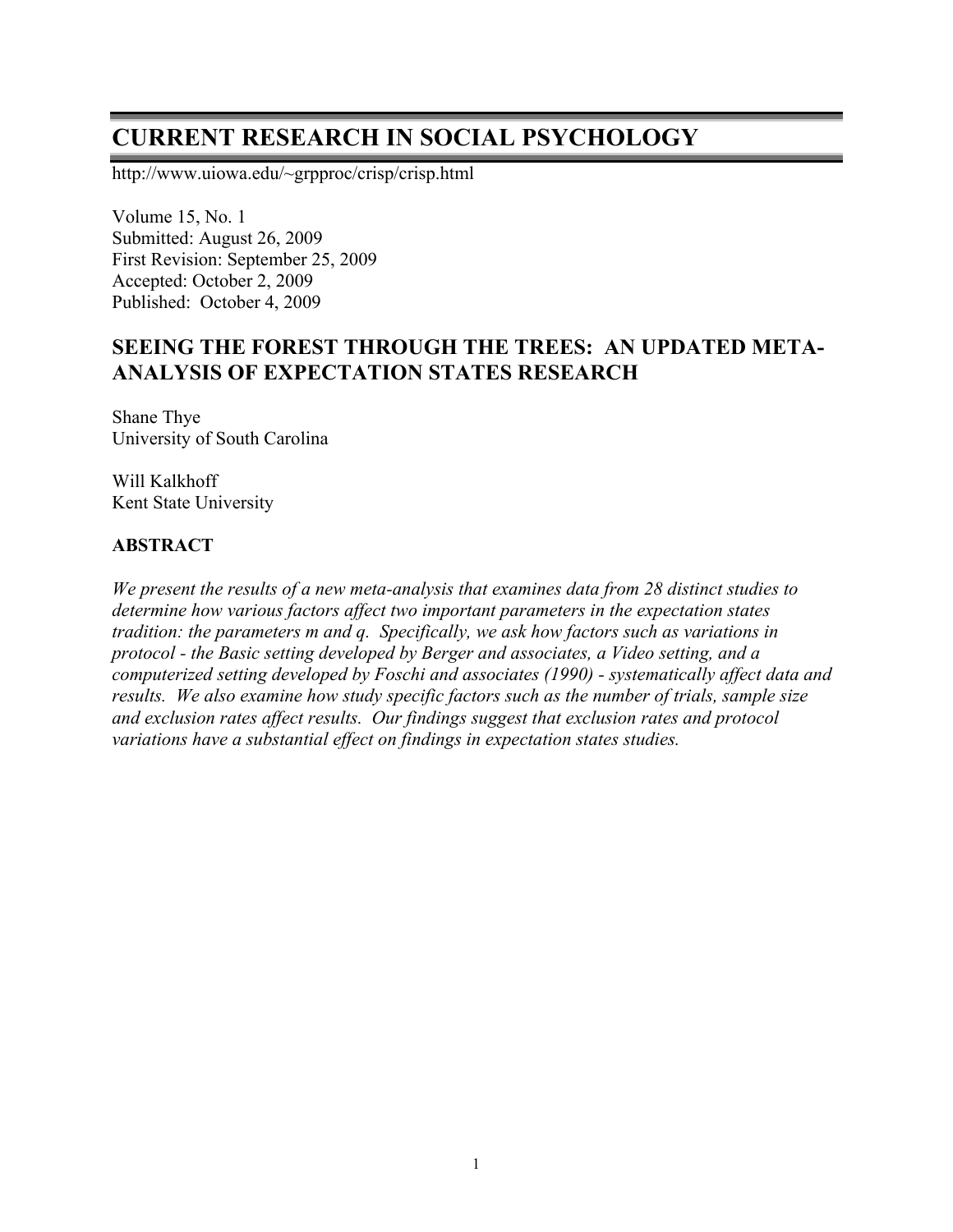## **INTRODUCTION**

The expectations states research program is a leading explanation of social influence and has produced a tremendous body of work in sociological social psychology (Berger et al. 1977; Berger and Webster 2006). The theory centers on the concept of *performance expectations*, defined as non-conscious and taken-for-granted beliefs about how likely it is that member of a small group will contribute to success at a valued task. The theory has been successfully used to understand the relation between expectations and status, rewards, justice, and double standards. Much attention has been given to methodological tools and procedures that surround the program (Berger 2007; Foschi 2007), and that is our primary focus here. Webster (2003) identifies three main settings that have been used in the lion's share of research on the standardized experimental program: the Basic setting developed by Berger and associates, a Video setting in which participants introduce themselves to one another and receive task instructions via a closed-circuit television system (Video), and a computerized setting developed by Foschi and associates (Foschi et al. 1990).

In 2006 Kalkhoff and Thye published a meta-analysis that compared the basic findings across those three distinct settings (see Kalkhoff and Thye 2006 for details). For that analysis the authors used Webster's (2003) "Database of Status Experiments" as a listing of prospective studies to be included in the analysis and provided a clear set of eight inclusion criteria. Foschi (2007) points out that there are at least ten additional studies not listed by Kalkhoff and Thye (2006) that may also satisfy those inclusion criteria. Furthermore, Foschi (2007) also recognizes that many of the studies in the Kalkhoff-Thye (2006) meta-analysis vary widely in terms of the number of participants excluded from the analysis (from 3% to 50%). At issue here is how those studies originally not included, and perhaps some that should be removed because of exceptionally high exclusion rates, might impact Kalkhoff and Thye's (2006) results. We also take this opportunity to ask how varying exclusion rates across studies might impact those results.

The goal of the current project is twofold. First, we report an updated database consisting of 28 experiments, complete with information on the participant exclusion rates for each study when available. Second, using this updated database we conduct a meta-analysis to determine if exclusion rates across studies have any systematic impact on participants' baseline tendency to reject influence (denoted *m*) and the effect of expectations on influence (denoted *q*). Finally, we take this as an opportunity to explore and clarify why a number of popular studies in this tradition cannot be included.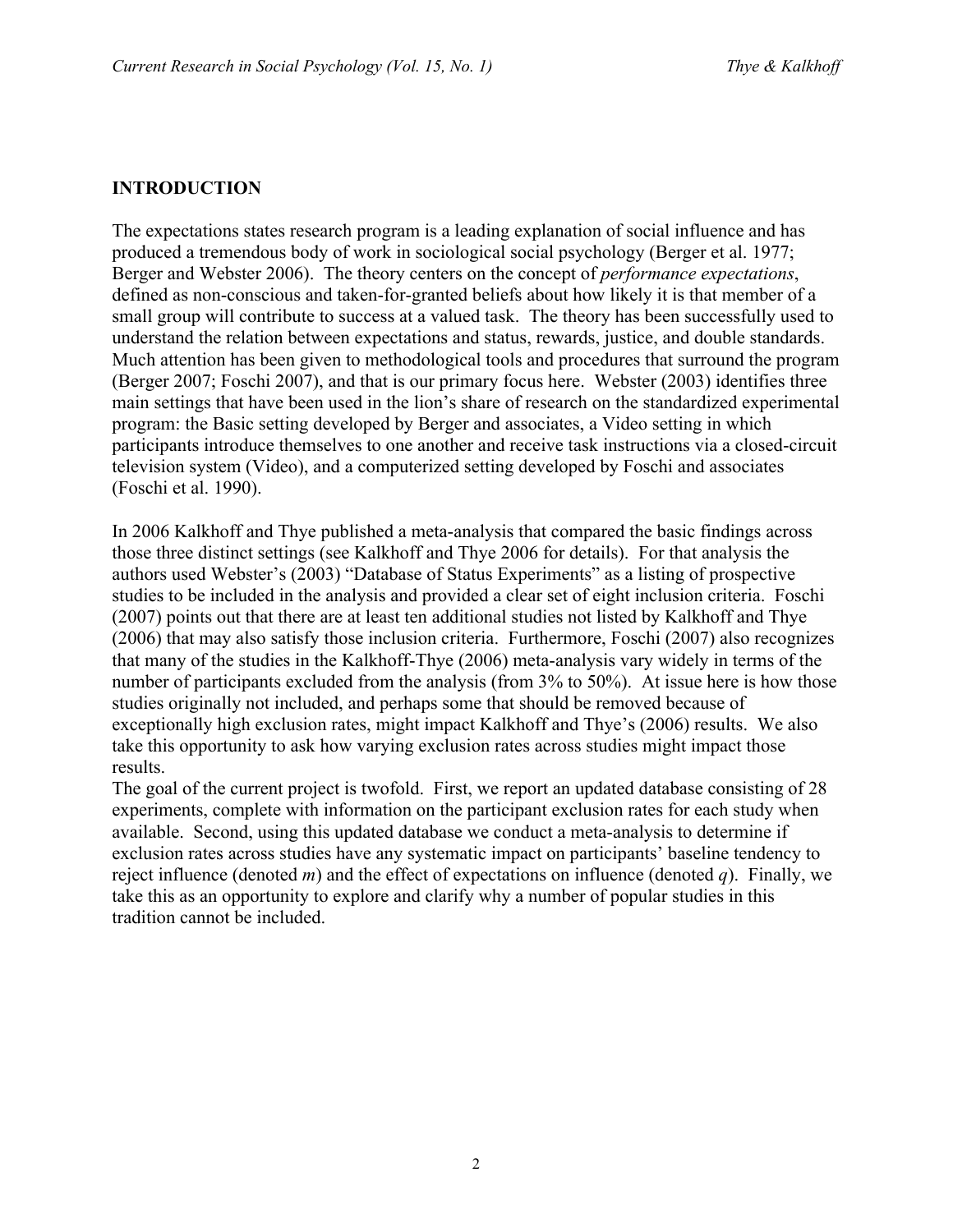#### **STUDY INCLUSION CRITERIA AND META-ANALYSIS**

Kalkhoff and Thye (2006) present 8 inclusion criteria for their analysis, and because these determine what can be included in the current article, we review these here. Kalkhoff and Thye (2006) selected for those studies in which the authors (*i*) presented the number or the proportion of stay responses; (*ii*) presented the standard deviation or variance for the number/proportion of stay responses; (*iii*) examined sources of performance expectations that can be modeled with the graph-theoretic tools of SCT, and thus allow calculation of expectation advantage; (*iv*) randomly manipulated the sources of performance expectations as delineated in criterion three; (*v*) reported the number of participants per condition; (*vi*) used one of the three major variants of the SES described above (Basic, Video, or the Foschi et al. Computer setting); (*vii*) used contrast sensitivity, relational ability, spatial judgment ability, or meaning insight as the binary-choice decision-making task; and (*viii*) reported both the total number of trials for the task and the number of "critical trials" (i.e., the number of trials where influence can occur).

Overall, Kalkhoff and Thye (2006) focus on studies that systematically manipulate phenomena that can be modeled using the 1977 graph theoretic procedures, such as diffuse status characteristics, rewards, and performance evaluations. This is because a meta-analysis of expectation states parameters *requires* that the expectation advantage  $(e_p - e_o)$  can be computed (see Kalkhoff and Thye 2006 for formulae). Excluded are other phenomena related to status and influence processes, such as the activation of double standards (Foschi and Freeman 1991; Foschi, Warriner and Hart 1985; Foschi and Buchan 1990), the role of accountability (Foschi 1996 study 2) the exercise of power as producing influence (Lovaglia 1995), and the role of demeanor (Tuzlac and Moore 1984). The Appendix contains a list of representative studies in this tradition and explanations for why they are excluded from the analyses reported below. [1]

#### **AN UPDATED DATASET AND SOME NEW RESULTS**

Based on the above criteria, and with the helpful suggestion of a number of colleagues, we present an updated table with 28 expectation states studies on which we and others may perform analyses. For all studies, when the data are available in the original publication, we have calculated and added the overall participant exclusion rate for each study. This allows us to determine if the participation exclusion rate has any impact on the parameters *m* and *q*, as suggested by Foschi (2007).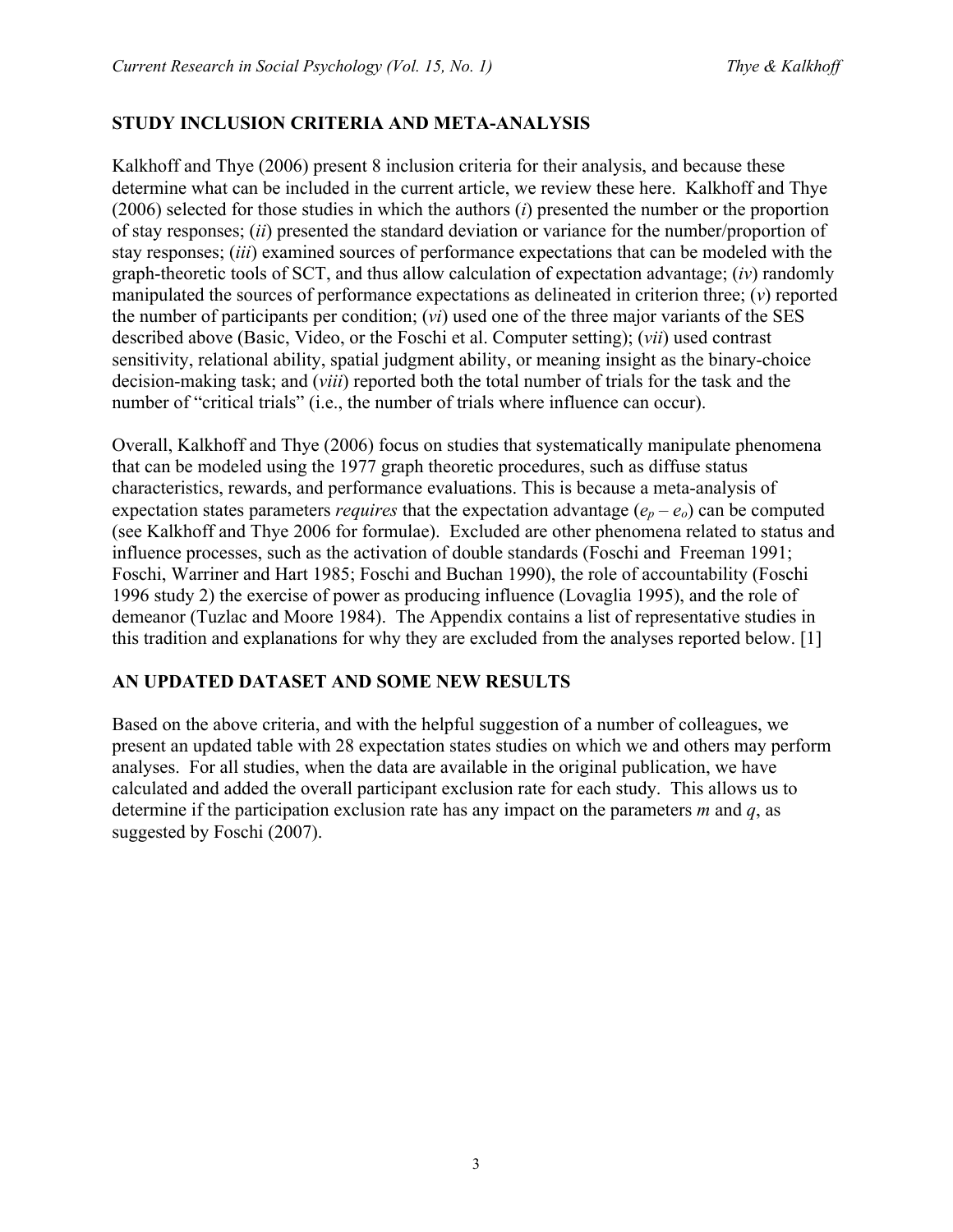# **Table 1. Experimental Studies of Expectation Advantage Effects on P(S)**

|     |                                                        |                  |               |     |                  |                  | <b>Exclusion</b> |
|-----|--------------------------------------------------------|------------------|---------------|-----|------------------|------------------|------------------|
|     | <b>Study</b>                                           | <b>SES</b>       | <b>Trials</b> | N   | $\boldsymbol{q}$ | $\boldsymbol{m}$ | Rate             |
| 1.  | Moore (1968) [a]                                       | <b>Basic</b>     | 44            | 85  | .0557            | .6547            | .1500            |
| 2.  | Berger & Conner (1969)                                 | <b>Basic</b>     | 25            | 120 | .0953            | .6385            | .2590            |
| 3.  | Berger & Fisek (1970)                                  | <b>Basic</b>     | 25            | 76  | .0968            | .6715            | .1650            |
| 4.  | Berger, Cohen, & Zelditch (1972)                       | <b>Basic</b>     | 40            | 180 | .0602            | .7894            | .0000            |
| 5.  | Freese & Cohen $(1973)$                                | <b>Basic</b>     | 40            | 120 | .1314            | .6467            | .1750            |
| 6.  | Webster & Sobieszek (1974)                             | <b>Basic</b>     | 25            | 254 | .0921            | .6272            | .0755            |
| 7.  | Berger, Fisek, & Freese (1976)                         | <b>Basic</b>     | 25            | 85  | .1592            | .6638            | .1830            |
| 8.  | Freese (1976)                                          | <b>Basic</b>     | 24            | 88  | .0790            | .6675            | .1200            |
| 9.  | Parcel & Cook (1977) [b]                               | <b>Basic</b>     | 25            | 98  | .0904            | .6593            | .1480            |
| 10. | Webster (1977)                                         | <b>Basic</b>     | 25            | 171 | .0953            | .5814            | $---$            |
| 11. | Webster & Driskell (1978)                              | Video            | 23            | 63  | .1533            | .6212            | .1215            |
| 12. | Harrod (1980)                                          | Video            | 42            | 34  | .1427            | .6150            | .5000            |
| 13. | Zelditch, Lauderdale, & Stublarec<br>(1980)            | <b>Basic</b>     | 25            | 124 | .1432            | .5958            | .1140            |
| 14. | Hembroff (1982) [c]                                    | Video            | 40            | 325 | .0979            | .6215            | .2990            |
| 15. | Wagner & Berger (1982)                                 | <b>Basic</b>     | 25            | 99  | .1150            | .5929            | .2020            |
| 16. | Riordan (1983)                                         | <b>Basic</b>     | 24            | 56  | .0758            | .6735            | .1250            |
| 17. | Markovsky, Smith, & Berger (1984)<br>$\lceil d \rceil$ | Video            | 25            | 81  | .2201            | .5755            | .1730            |
| 18. | Martin & Sell (1985) [ <sup>†</sup> ]                  | <b>Basic</b>     | 62            | 71  | .1025            | .7086            | .0760            |
| 19. | Moore (1985) [ <sup>†</sup> ]                          | <b>Basic</b>     | 25            | 54  | .0699            | .7091            | $---$            |
| 20. | Wagner, Ford, & Ford (1986)                            | Video            | 25            | 123 | .1139            | .5985            | .1908            |
| 21. | Ilardi & McMahon (1988)                                | <b>Basic</b>     | 24            | 278 | .0576            | .6455            | ----             |
| 22. | Stewart (1988) [ <sup>†</sup> ]                        | <b>Basic</b>     | 25            | 161 | .0753            | .6794            | .1240            |
| 23. | Stewart & Moore (1992)                                 | <b>Basic</b>     | 25            | 57  | .1339            | .6661            | .1550            |
| 24. | Foschi (1996)                                          | Foschi<br>et al. | 25            | 129 | .0441            | .5436            | .1083            |
| 25. | Lovaglia & Houser (1996) [e]                           | Foschi<br>et al. | 25            | 50  | .0574            | .5500            | .0566            |
| 26. | Driskell & Webster $(1997)$ [f]                        | Video            | 25            | 114 | .1518            | .6293            | .0000            |
| 27. | Foschi, Enns, & Lapointe (2001)[ <sup>†</sup> ]        | Foschi<br>et al. | 25            | 92  | .0760            | .5001            | .1090            |
| 28. | Foschi & Lapointe (2002) [ <sup>†</sup> ]              | Foschi<br>et al. | 25            | 43  | .0052            | .5410            | .1250            |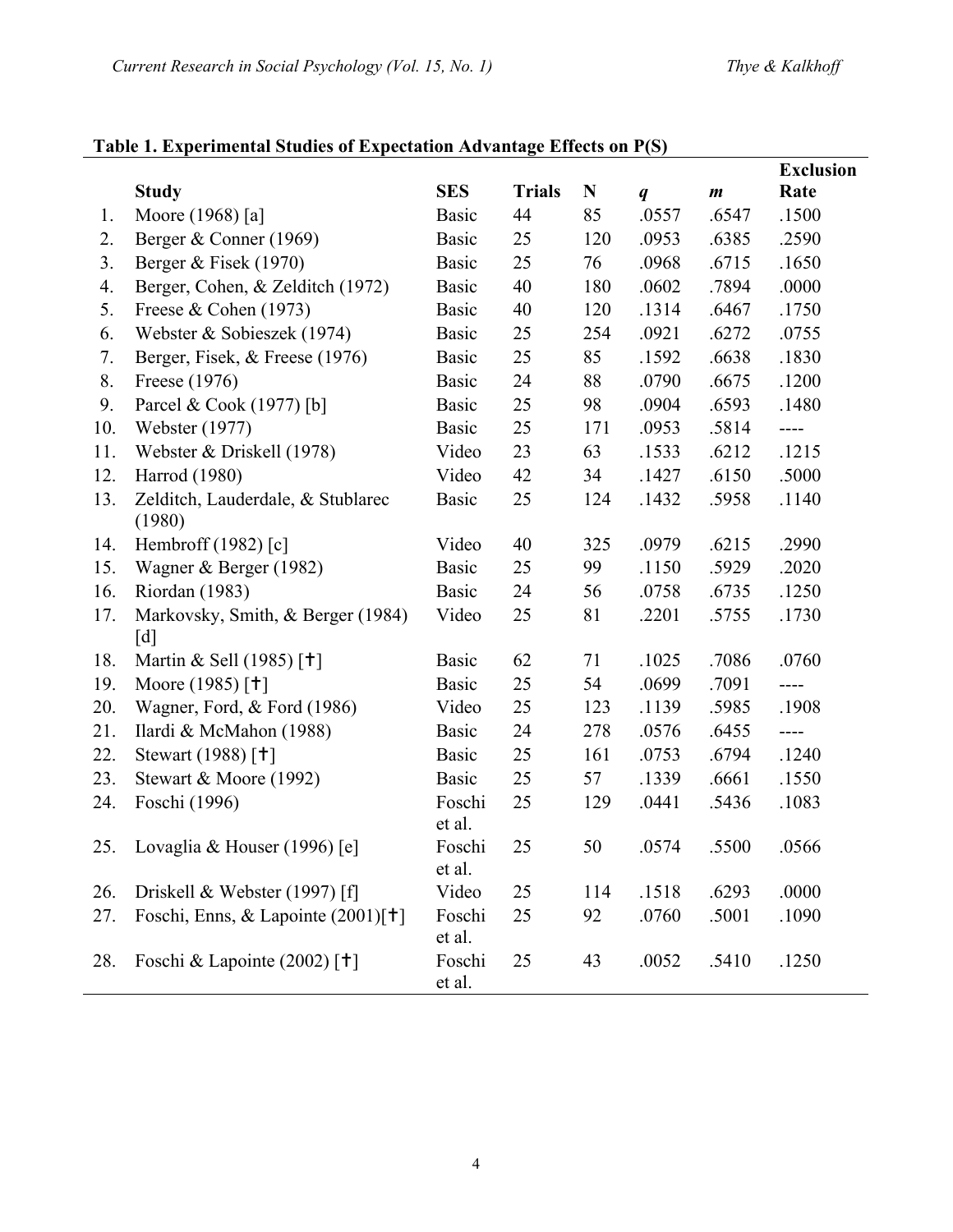#### Table 1 Notes:

Estimates exclude "no salient status information" conditions (see Balkwell 1991).

a. Variances are obtained from Moore's (1966) doctoral dissertation.

b. Estimates are for Study 1. Study 2 uses an unusual modification of the SES involving performance feedback at the end of each trial.

c. Includes three conditions from Hembroff, Martin, and Sell (1981). Unlike Balkwell (1991), we cannot include two conditions from Martin and Sell (1985) because the variances for P(S) are not reported therein.

d. Estimates are for Task A. We modeled "ability" as a relevant specific status characteristic (personal communication with Joseph Berger).

e. Estimates are for the baseline conditions only because Fisek and Berger (1998) demonstrate that these data cannot be fit with any existing graph-theoretic model of the effects of emotions on expectation advantage.

f. Estimates are for all conditions using Fisek and Berger's (1998) arguments concerning the constituent effects of emotions on expectation advantage.

Table 1 provides the updated database along with exclusion rates for each study. Note that exclusion rates are not available for three studies (Ilardi and McMahon 1988; Moore 1985; Webster 1977), which leaves 25 studies for analysis. [2] However, because of the exceptionally high exclusion rate (50 percent) found in Harrod (1980), we also exclude this study from the analyses (Foschi 2007). This yields a final total of 24 studies to be used in all analyses presented hereafter. [3]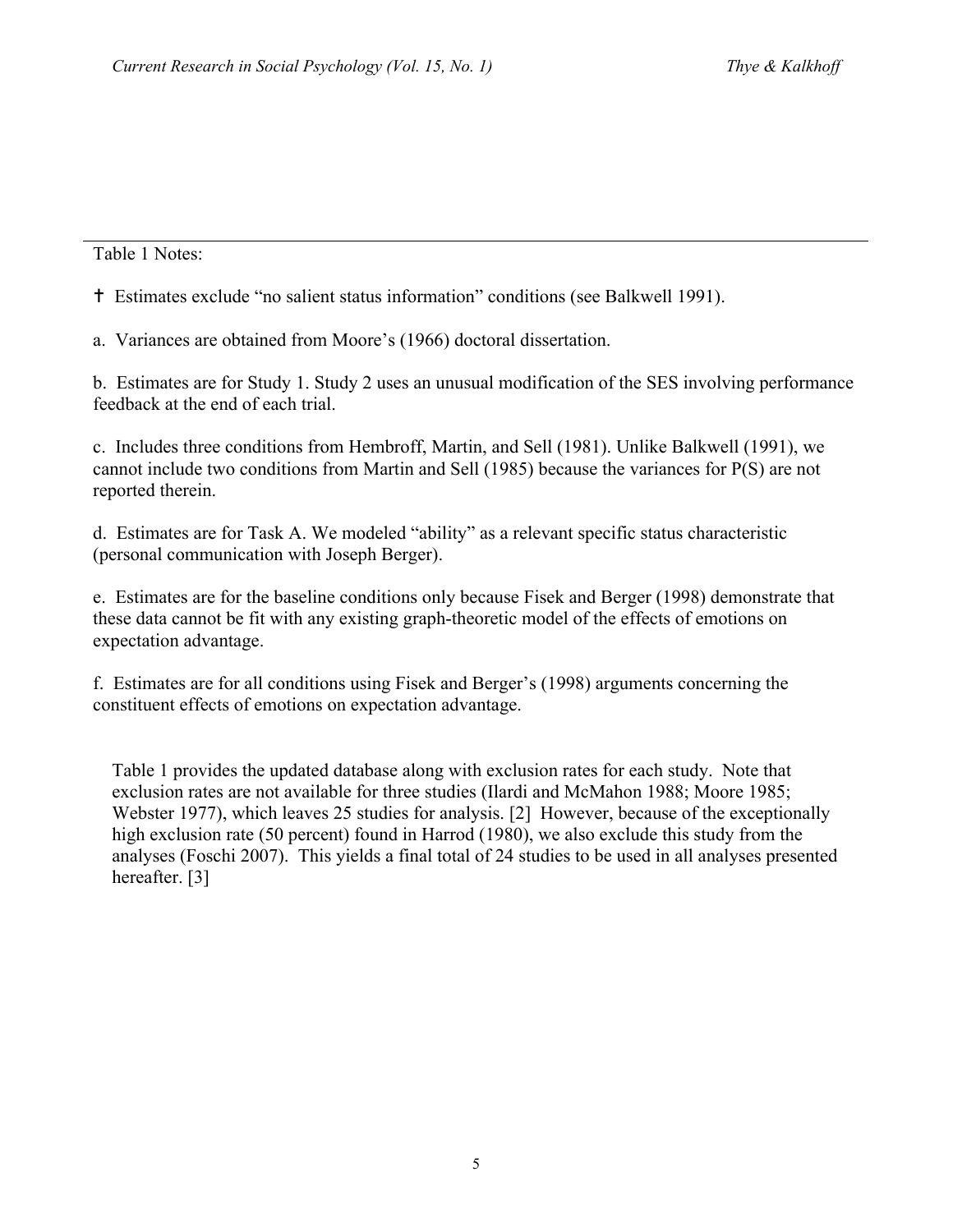| <b>Fixed Effect</b>       | $\boldsymbol{m}$                                                                   | q                                     |
|---------------------------|------------------------------------------------------------------------------------|---------------------------------------|
| Intercept (gamma 0)       | $.6437***$<br>(.0327)                                                              | $.1454***$<br>(.0333)                 |
| Video (gamma 1)           | $-.0442$ <sup>*</sup><br>(.0190)                                                   | $.0408$ <sup>*</sup><br>(.0194)       |
| Foschi-Computer (gamma 2) | $-.1286$ ***<br>(.0214)                                                            | $-0.544$ <sup>*</sup><br>(.0195)      |
| Trials (gamma 3)          | .0016<br>.0008                                                                     | $-.0009$<br>(.0009)                   |
| Sample Size (gamma 4)     | .0001<br>(.0001)                                                                   | $-.0002$<br>(.0001)                   |
| Exclusion Rate (gamma 5)  | $-.2686*$<br>(.1113)                                                               | .0096<br>(.1061)                      |
| Random Effect             | $\hat{\tau} = .0010^{***}$<br>$\chi^2 = 145.31 \qquad \chi^2 = 59.60$<br>$df = 18$ | $\hat{\tau} = .0006$ ***<br>$df = 18$ |

#### **Table 2. Meta-Analysis of Fixed and Random Effects on** *m* **and** *q* **(standard errors in parentheses)**

Note: The basic standardized experimental setting is the omitted category.

\*\*\*  $p < .001,$   $^* p < .05$ 

Table 2 presents the results from meta-analyses of *m* and *q* using the variance-known procedure in HLM 6 (Raudenbush, Bryk, and Congdon 2005). In all analyses, the Basic setting is the omitted category. The first column of Table 2 presents the results for *m*, and the second column presents the results for *q*. Notice that the effect of exclusion rate on *m* is negative and statistically significant (gamma  $5 = -0.2686$ ,  $p < 0.05$ ). This indicates that as more participants are removed from the study or rejected from the analyses, the baseline propensity to reject influence declines. There are multiple ways one can interpret this result. First, one possibility is that participants who are excluded because they violate one or more scope conditions (e.g., task orientation or collective orientation) are less open to influence. A second possibility is that participants who are suspicious of the status manipulation (for whatever reason) are also less open to influence. These are only two possibilities, and of course, other interpretations are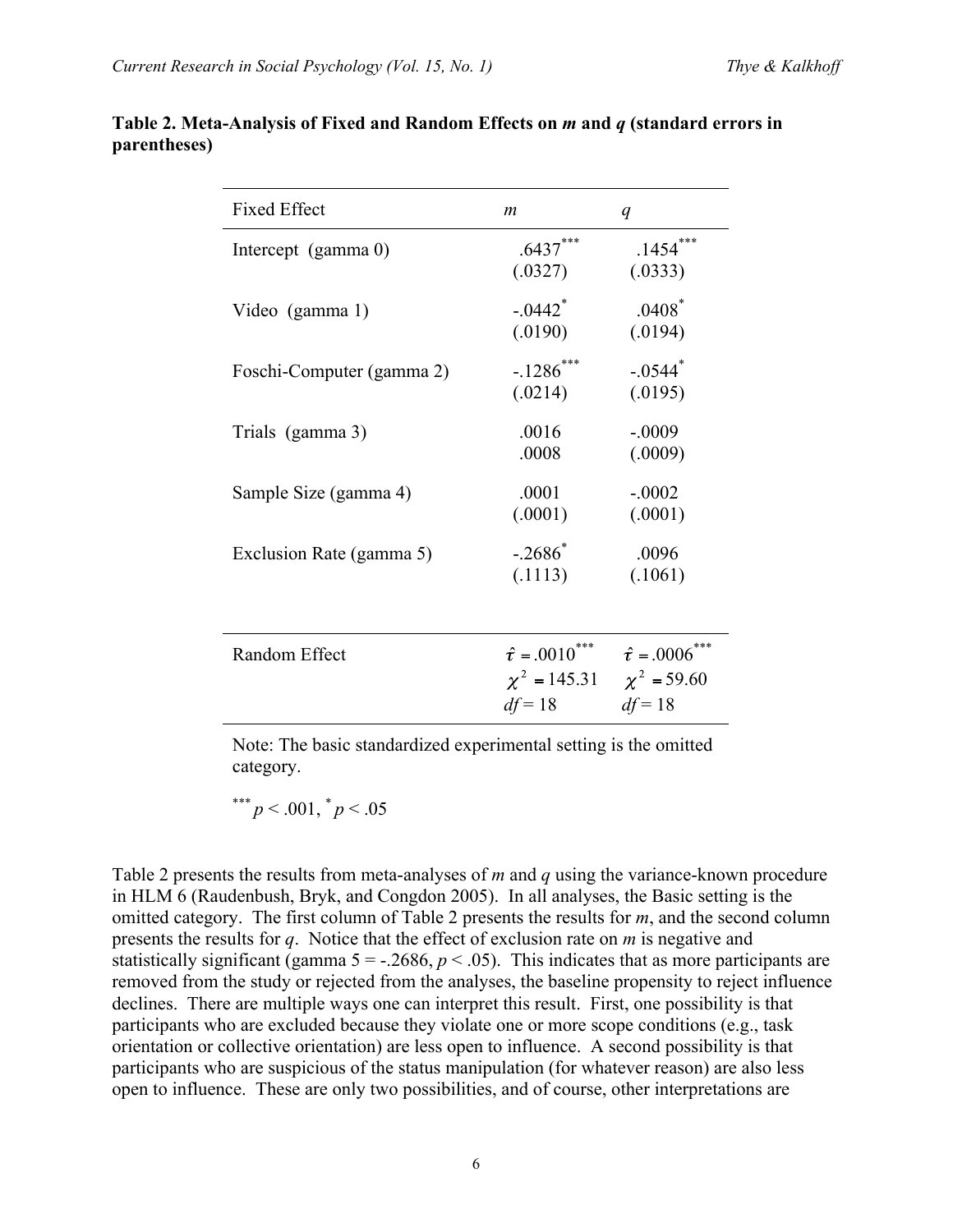conceivable (see Dippong 2009). Compared to the findings originally reported in Kalkhoff and Thye (2006), the effect of trials on *m* is no longer significant (gamma  $3 = .0016$ , n.s.), but the effect of sample size remains non-significant (gamma  $4 = .0001$ , n.s.). Furthermore, and most importantly, our analysis does not produce substantively different conclusions concerning the effects of medium originally reported by Kalkhoff and Thye (2006). That is, compared to the omitted category (i.e., the Basic setting), the effect of the Video setting on *m* is still negative and significant (gamma  $1 = -0.0442$ ,  $p < 0.05$ ), and the impact of the Foschi et al. Computer setting on *m* is still negative and significant (gamma  $2 = -0.1286$ ,  $p < 0.001$ ), even when statistically controlling now for exclusion rates. That is to say, even when exclusion rates are taken into account, there are still substantial differences in the empirical effects of medium on *m* across studies. Specifically, compared to studies using the Basic setting, studies using the Video and Foschi et al. Computer versions tend to report significantly lower estimates for *m*. Finally, we note that our results are not conclusive regarding the potential differences across these studies insofar as they may impact *m*. The estimated variance of the true effect parameters remains significant ( $\hat{\tau}$  = .0010,  $p$  < .001), indicating that there are important sources of unmeasured variability across these studies, a point echoed by Foschi (2008).

Turning now to the second column in Table 1, notice that the effect of exclusion rates on *q* is not significant. In other words, the rate at which studies exclude participants from analysis has no bearing on the parameter, *q*, representing the *effect* of expectations on influence. And compared to the findings originally reported in Kalkhoff and Thye (2006), the effect of trials on *q* remains non-significant (gamma  $3 = -0.0009$ , n.s.), while the effect of sample size is here no longer significant (gamma  $4 = -0.0002$ , n.s.). And once again, our analysis does not produce substantively different conclusions concerning the effects of medium originally reported by Kalkhoff and Thye (2006). That is, compared to the omitted category (i.e., the Basic setting), the effect of the Video setting on *q* is still positive and significant (gamma  $1 = .0408$ ,  $p < .05$ ), and the impact of the Foschi et al. Computer setting on *q* is still negative and significant (gamma  $2 =$ -.0544, *p* < .05), even when statistically controlling now for exclusion rates. As was also the case with *m*, even when exclusion rates are taken into account, there are still substantial differences in the empirical effects of medium on *q* across studies. Specifically, compared to studies using the Basic setting, studies using the Video setting tend to report significantly higher estimates for *q*, while studies using the Foschi et al. Computer setting tend to report significantly lower estimates for *q*. Finally, as above, we note again that our results are not conclusive regarding the potential differences across these studies. Where *q* is concerned, the estimated variance of the true effect parameters remains significant ( $\hat{\tau}$  = .0006, *p* < .001), indicating that there are important sources of unmeasured variability across these studies with respect to *q*.

#### **DISCUSSION**

Our goal in this paper is to replicate and extend some basic findings in the expectation states tradition reported by Kalkhoff and Thye (2006). Our primary finding is that the participant exclusion rates in any given study have a negative impact on the parameter *m*, and no impact on *q*. This suggests that participants who are likely to be rejected for one reason or another are less likely to be influenced in the traditional expectation states study. That participants who may be excluded because they do not believe the manipulation, are not task oriented, or are less collectively oriented do not take into consideration the suggestion of their partner is not that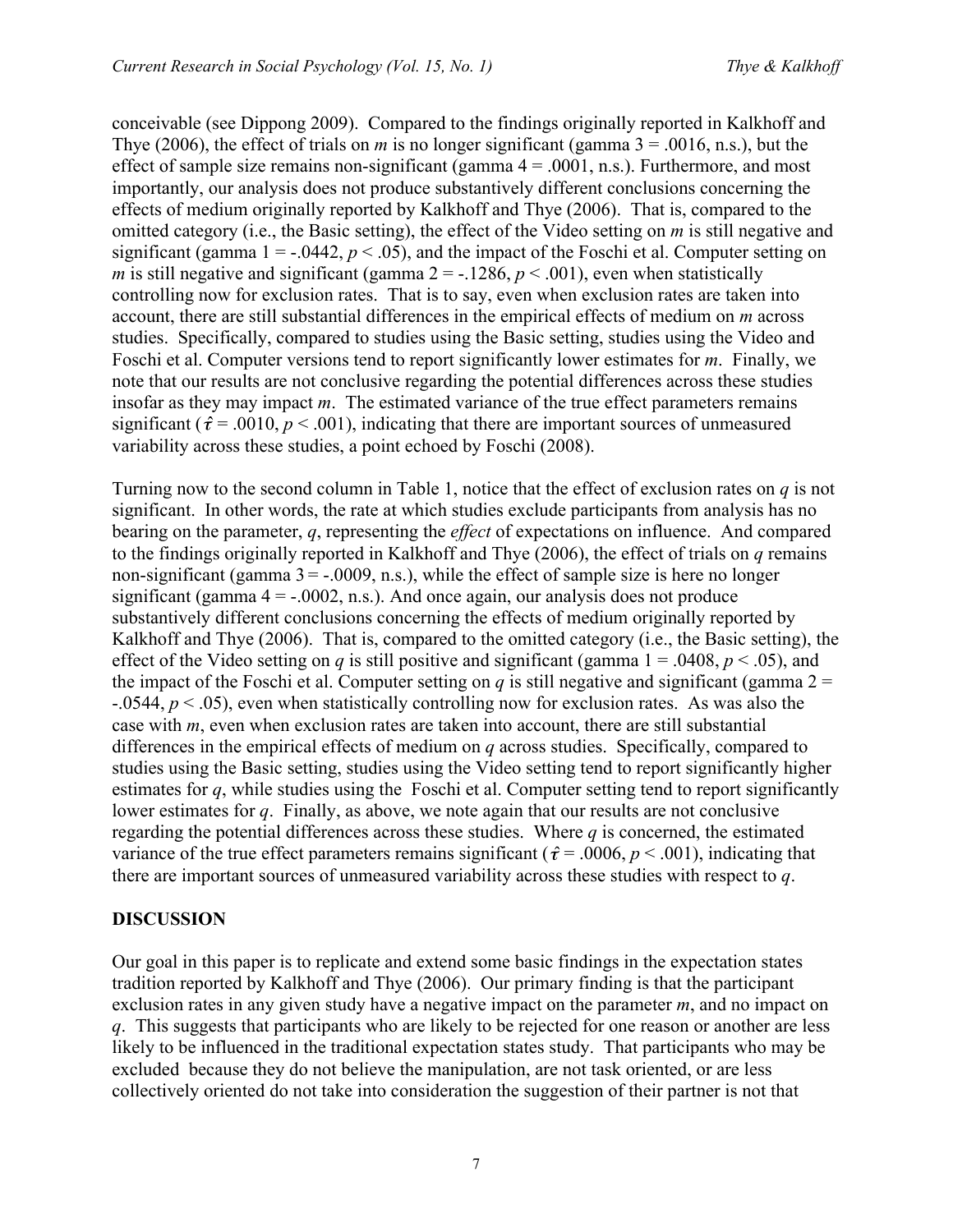surprising. It is also important to note that the current analysis finds systematic differences across the Basic SES, the Video, and Foschi et al. Computer protocols used in this tradition. Compared to participants in studies that employ the Basic setting, we find that participants in studies incorporating video technology tend to exhibit a lower baseline propensity to reject influence even when rejection rates are controlled. Further, compared to participants in the Basic version of the SES, participants exposed to Foschi and colleagues' (1990) computerized protocol also tend to exhibit a lowered baseline tendency to reject influence, again, net of rejection rates. Both findings cohere with and replicate results reported by Kalkhoff and Thye (2006).

With respect to *q,* studies using the Video setting tend to report significantly higher estimates for *q*, while studies using the Foschi et al. Computer setting tend to report significantly lower estimates for *q* (i.e., compared to the Basic setting). These findings are consistent with and replicate results from Troyer (2001) and Kalkhoff and Thye (2006). The overall implication is that protocol variations have important effects on study parameters (see Kalkhoff and Thye for the appropriate correction methods).

Despite the fact that our models take into consideration the three different protocols, number of trials, sample size, and rates of exclusion across studies there is still substantial variation among the studies included in this analysis (i.e., the random effect is still significant). This suggests that there are important differences across these studies that are not accounted for by the aforementioned factors. The implication is that variations across these protocols can have important, but unintended effects.

In closing, we note that it is fortunate that there is a high degree of standardization in the expectation states tradition, and it is precisely this kind of standardization across settings that makes a meta-analysis of this kind possible (see Berke and Godschalk 2009). Our analysis suggests that any change to the protocol, instructions, measurement, media, and so forth may have some effect. As Hendrick (1990) notes, "Differential variation in instructions and or events constitutes 'manipulation of an independent variable'" (p. 44). It is only through work like ours, and systematic laboratory research, that such effects may be identified. Our study is not definitive in terms of identifying factors that vary across the research settings of the expectation states program, in spite of the level of standardization that does exist. Our key message is to proceed with caution and recognize that (*i*) variations do exist across research settings, and (*ii*) these differences can have non-trivial effects. To identify differences is not to suggest bias or blame. On the contrary, we must first understand how these differences produce empirical consequences (if they indeed do) before we can come to grips with their theoretical importance. That we are in a position to cope with such questions is a promising sign and a desirable feature of a fertile research program that has spawned a number of empirical testing grounds.

#### **ENDNOTES**

1. Although these studies are important for the advancement of the expectation state program, they simply cannot be included in the meta-analysis because there is no known way to estimate the expectation advantage using the graph theoretic procedure. Future developments in the graph-theoretic procedures (Berger et al. 1977) may allow for this, and this would represent a major development in the expectation states tradition.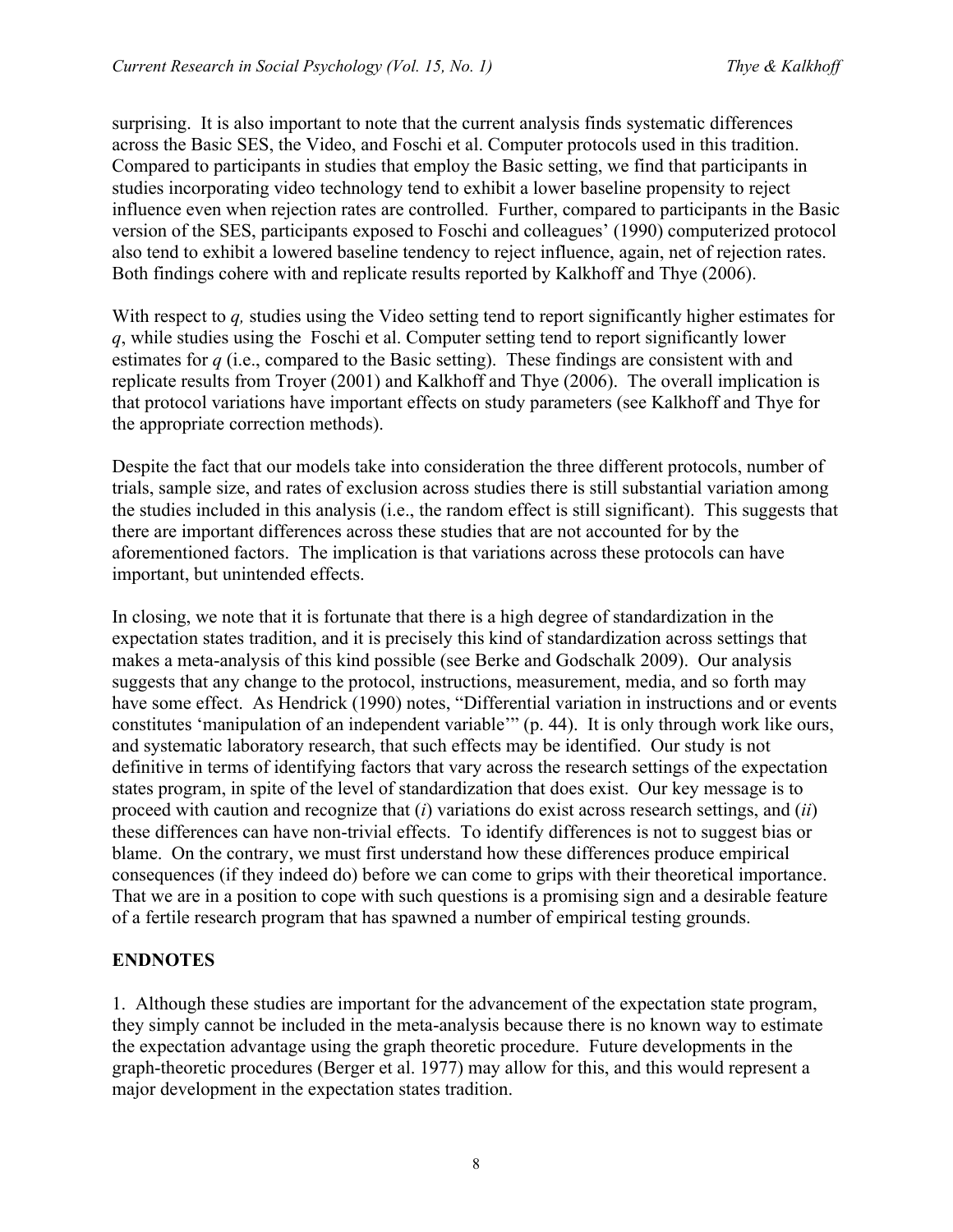**2.** The statistical software that we use to conduct the meta-analysis (HLM 6.0) cannot handle missing data at Level-2. Therefore, the three studies that do not provide information on the participant exclusion rate cannot be analyzed.

3. For details on the computation of *m*, *q*, and their variances, see Berger et al. (1977), Kalkhoff and Thye (2006), and Dippong (2009).

# **REFERENCES**

Balkwell, James W. 1991. "Status Characteristics and Social Interaction." Pp. 135-176 in *Advances in Group Processes*, edited by Edward J. Lawler, Barry Markovsky, Cecilia Ridgeway, and Henry A. Walker. Greenwich, CT: JAI.

Berger, Joseph. 2007. "The Standardized Experimental Situation in Expectation States Research." Pp. 353-373 in *Laboratory Experiments in the Social Sciences*, edited by Murray Webster, Jr. and Jane Sell. Amsterdam: Elsevier.

Berger, Joseph, Bernard P. Cohen, and Morris Zelditch Jr. 1972. "Status Characteristics and Social Interaction." *American Sociological Review* 37(3):241-255.

Berger, Joseph and Thomas L. Conner. 1969. "Performance Expectations and Behavior in Small Groups." *Acta Sociologica* 12(4):186-198.

Berger, Joseph and M. Hamit Fisek. 1970. "Consistent and Inconsistent Characteristics and the Determination of Power and Prestige." *Sociometry* 33(3):287-304.

Berger, Joseph, M. Hamit Fisek, and Lee Freese. 1976. "Paths of Relevance and the Determination of Power and Prestige Orders." *Pacific Sociological Review* 19(1):45-62.

Berger, Joseph, M. Hamit Fisek, Robert Z. Norman, and Morris Zelditch, Jr. 1977. *Status Characteristics and Social Interaction: An Expectation States Approach*. New York: Elsevier.

Berger, Joseph and Murray Webster Jr. 2006. "Expectations, Status, and Behavior." Pp. 268-300 in *Contemporary Social Psychological Theories*, edited by P. J. Burke. Stanford, CA: Stanford University Press.

Berke, Philip and David Godschalk. 2009. "Searching for the Good Plan: A Meta-Analysis of Plan Quality Studies." *Journal of Planning Literature* 23:227-240.

Dippong, Joseph. 2009. A Meta-Analysis of the Effects of Scope Condition-Based Participant Exclusion on the Relationship Between Status and Influence in Expectation States Research." Unpublished Masters Thesis, Kent State University.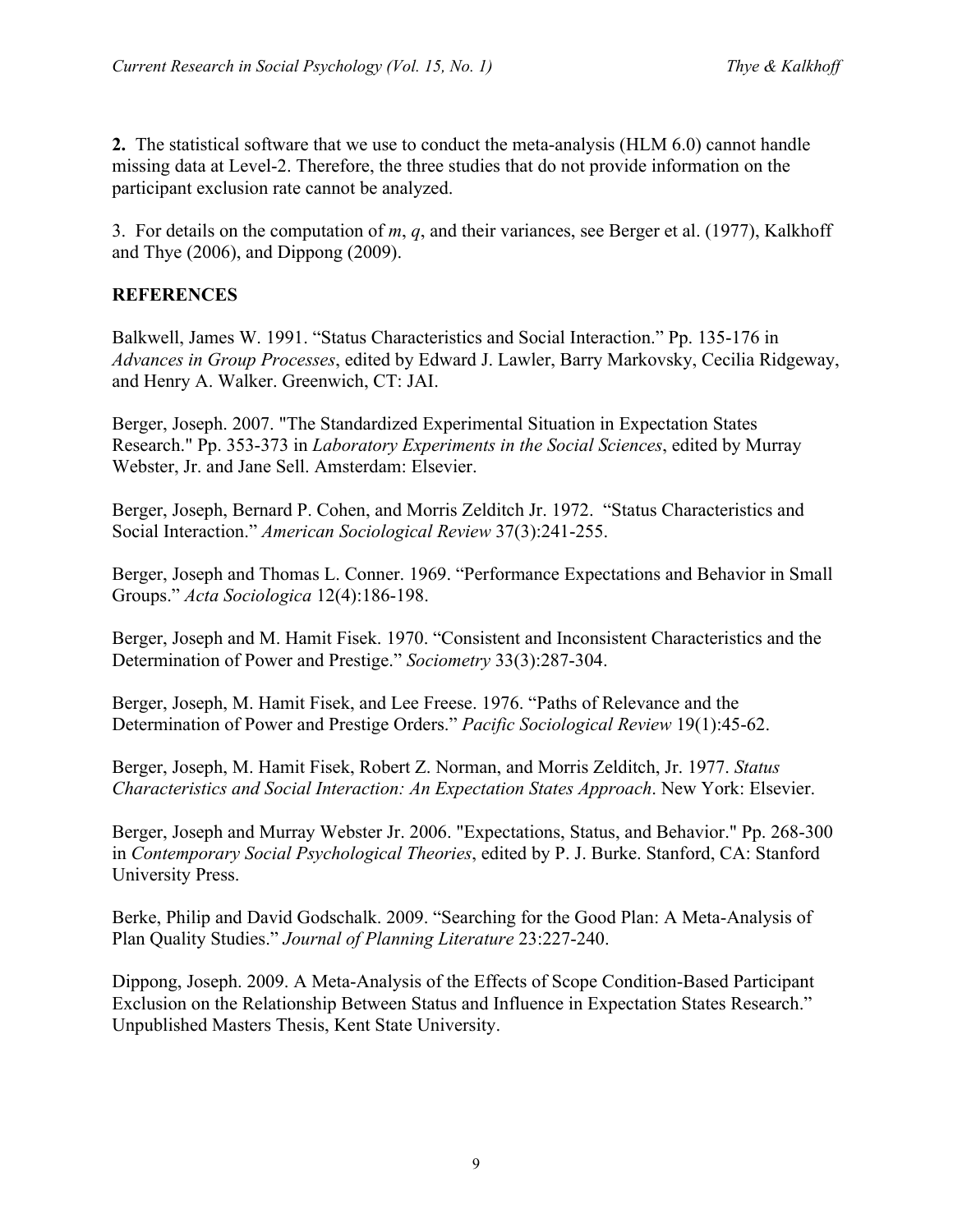Driskell, James E. and Murray Webster, Jr. 1997. "Status and Sentiment in Task Groups." Pp. 179-200 in *Status, Network, and Organization*, edited by Jacek Szmatka, John Skvoretz, and Joseph Berger. Stanford, CA: Stanford University Press.

Fisek, M. Hamit, and Joseph Berger. 1998. "Status and Sentiment in Task Groups." Pp. 23-39 in *Advances in Group Processes*, edited by John Skvoretz and Jacek Szmatka. Stamford, CT: JAI.

Freese, Lee. 1976. "The Generalization of Specific Performance Expectations." *Sociometry* 39(3):194-200.

Freese, Lee, and Bernard P. Cohen. 1973. "Eliminating Status Generalization." *Sociometry* 36(2):177-193.

Foschi, Martha. 1996. "Double Standards in the Evaluation of Men and Women." *Social Psychology Quarterly* 59:237-254.

\_\_\_\_. 2007. "On Standardized Research Settings: Response to Kalkhoff and Thye." Unpublished manuscript.

\_\_\_\_. 2008. "On Collective Orientation and the Standardized Expectation-States Experiment: Review and Assessment." Paper presented at the Annual Meeting of the American Sociological Association, Boston, MA, August 1-4 2008.

Foschi, Martha, and S. Buchan. 1990. "Ethnicity, Gender, and Perceptions of Task Competence." *Canadian Journal of Sociology* 15:1-18.

Foschi, Martha, Sandra Enns, and Vanessa Lapointe. 2001. "Processing Performance Evaluations in Homogeneous Task Groups: Feedback and Gender Effects." *Advances in Group Processes* 18:185-216.

Foschi, Martha, and S. Freeman. 1991. "Inferrior Performance, Standards, and Influence in Same-Sex Dyads." *Canadian Journal of Behavioural Science* 23:99-113.

Foschi, Martha, and Vanessa Lapointe. 2002. "On Conditional Hypotheses and Gender as a Status Characteristic." *Social Psychology Quarterly* 65:146-162.

Foschi, Martha, Kristen Sigerson, Larissa Lai, and Ricardo Foschi. 1990. "A Computerized Setting for Expectation States Research." *West Coast Conference on Small Groups Research*. Lewis and Clark College, April, Portland, OR.

Foddy, M., and Smithson, M. 1999. "Can Gender Inequalities be Eliminated?" *Social Psychology Quarterly* 62: 307-324.

Foschi, Martha, G. Keith Warriner, and Stephen D. Hart. 1985. "Standards, Expectations, and Interpersonal Influence." *Social Psychology Quarterly* 48(2):108-117.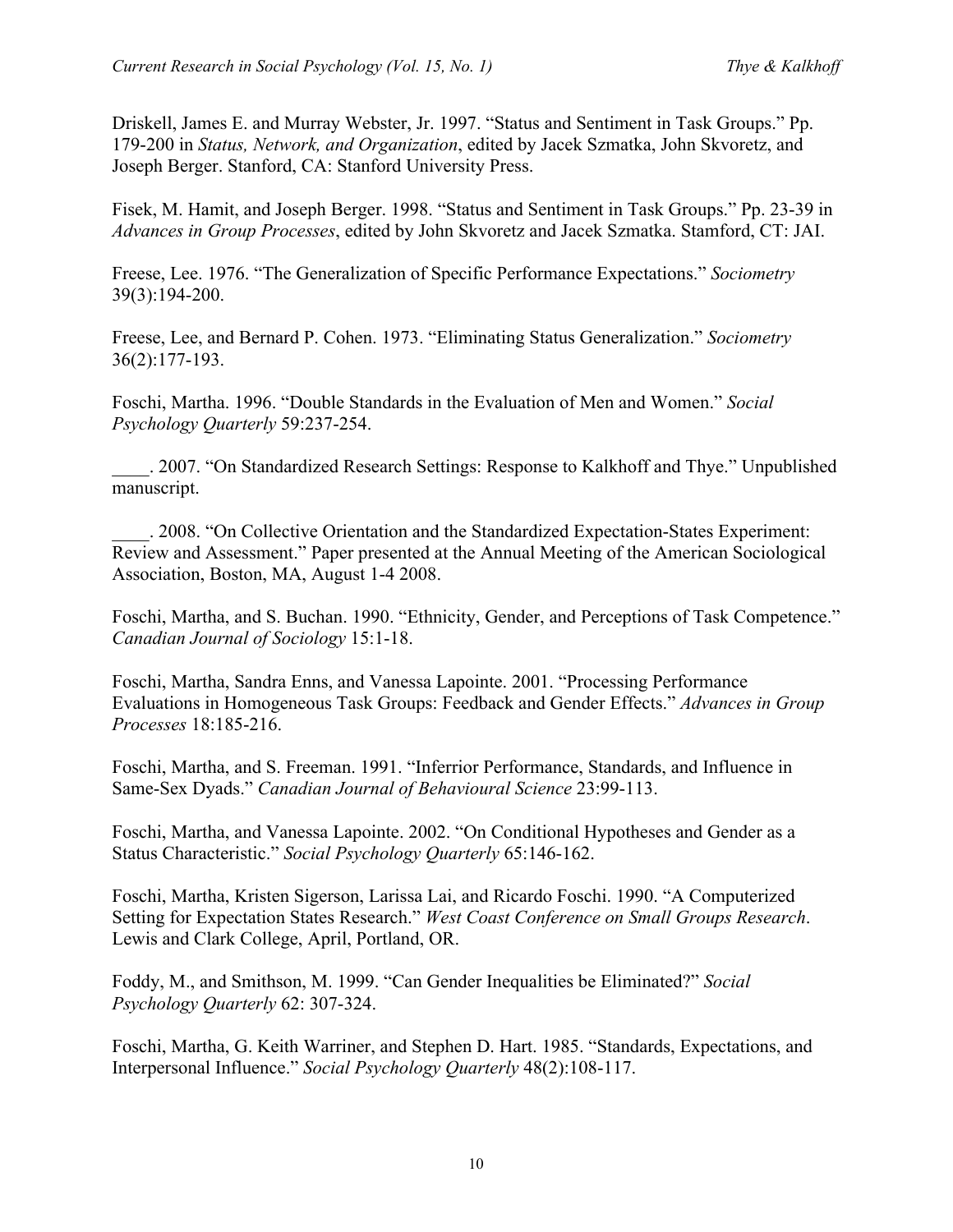Harrod, Wendy J. 1980. "Expectations from Unequal Rewards." *Social Psychology Quarterly* 43(1):126-130.

Hembroff, Larry A. 1982. "Resolving Status Inconsistency: An Expectation States Theory and Test." *Social Forces* 61(1):183-205.

Hembroff, Larry A., Michael W. Martin, and Jane Sell. 1981. "Total Performance Inconsistency and Status Generalization: An Expectation States Formulation." *The Sociological Quarterly* 22(3):421-430.

Hendrick, Clyde. 1990. "Replications, Strict Replications, and Conceptual Replications: Are They Important?" *Journal of Social Behavior and Personality* 5:40-49.

Ilardi, Barbara C., and Anne McMahon. 1988. "Organizational Legitimacy and Performance Expectations." Pp. 217-244 in *Advances in Group Processes*, edited by Edward J. Lawler. Greenwich, CT: JAI.

Kalkhoff, Will and Shane Thye. 2006. "Expectation States Theory and Research: New Observations from Meta-Analysis." *Sociological Methods and Research* 35(2):219-249.

Lovaglia, Michael J. 1995. "Power and Status: Exchange, Attribution, and Expectation States." *Small Group Research* 26(3):400-426.

Lovaglia, Michael J., and Jeffrey A. Houser. 1996. "Emotional Reactions and Status in Groups." *American Sociological Review* 61:867-883.

Markovsky, Barry, Le Roy F. Smith, and Joseph Berger. 1984. "Do Status Interventions Persist?" *American Sociological Review* 49:373-382.

Martin, Michael W., and Jane Sell. 1985. "The Effect of Equating Status Characteristics on the Generalization Process." *Social Psychology Quarterly* 48:178-182.

Moore, James C. 1968. "Status and Influence in Small Group Interactions." *Sociometery* 31(1):47-63.

\_\_\_\_. 1985. "Role Enactment and Self-Identity." Pp. 262-316 in *Status, Rewards, and Influence*, edited by Joseph Berger and Morris Zelditch, Jr. San Francisco: Jossey-Bass.

Parcel, Toby L., and Karen S. Cook. 1977. "Status Characteristics, Reward Allocation, and Equity." *Sociometry* 40(4):311-324.

Raudenbush, Stephen W., Anthony S. Bryk, and Richard T. Congdon, Jr. 2005. *HLM 6: Hierarchical Linear and Nonlinear Modeling*. Lincolnwood, IL: Scientific Software International.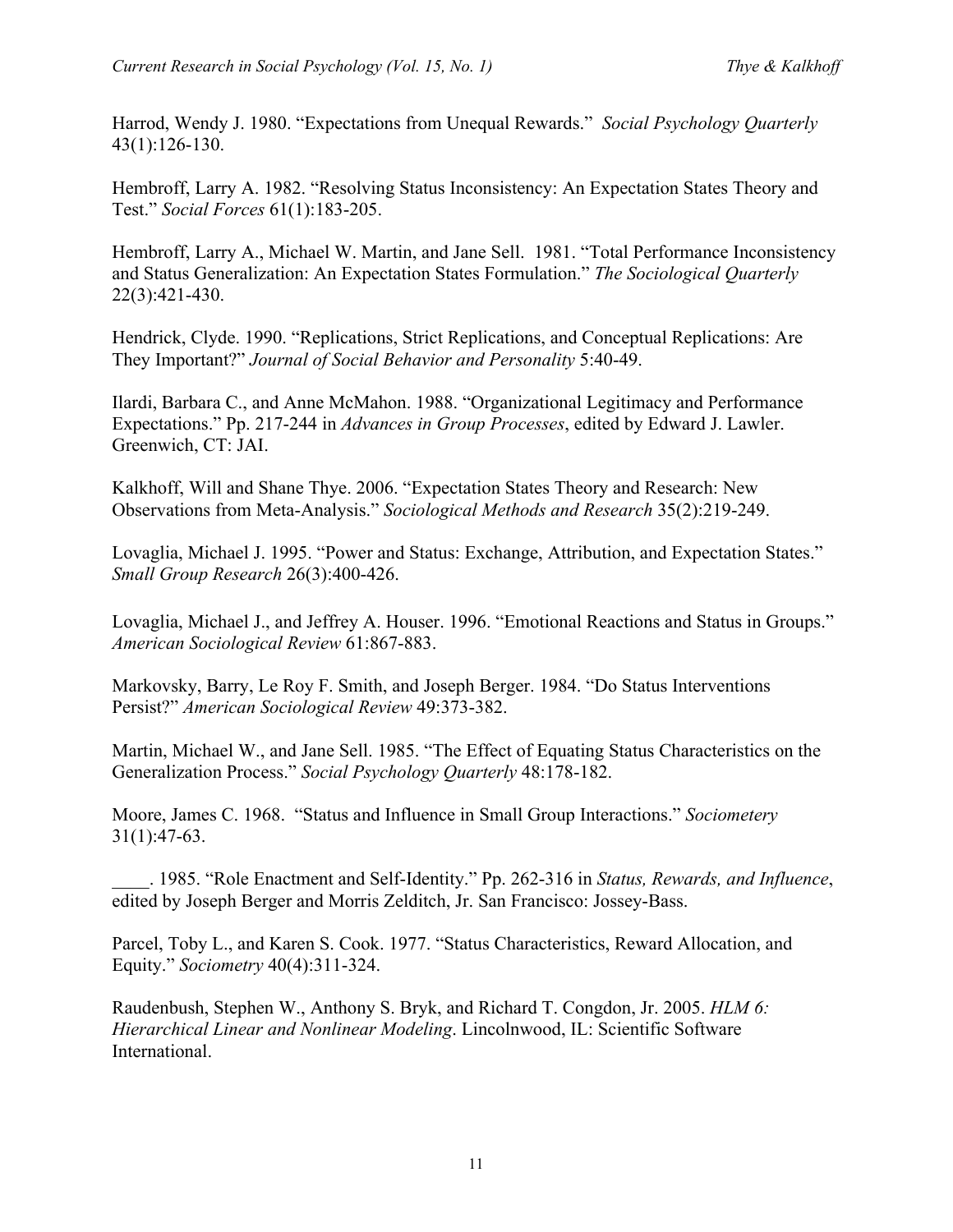Riches, Phoebe, and Margaret Foddy. 1989. "Ethnic Accent as a Status Cue." *Social Psychology Quarterly* 52(3):197-206.

Riordan, Cornelius. 1983. "Sex as a General Status Characteristic." *Social Psychology Quarterly*  46(3):261-267.

Stewart, Penni A. 1988. "Women and Men in Groups: A Status Characteristic Approach to Interaction." Pp. 69-85 in *Status Generalization: New Theory and Research*, edited by M. Webster, and M. Foschi. Stanford, CA: Stanford University Press.

Stewart, Penni A., and James C. Moore, Jr. 1992. "Wage Disparities and Performance Expectations." *Social Psychology Quarterly* 55:78-85.

Troyer, Lisa. 2001. "Effects of Protocol Differences on the Study of Status and Social Influence." *Current Research in Social Psychology* 6:182-205. Retrieved October 11, 2004. (http://www.uiowa.edu/~grpproc/crisp/crisp.6.13.htm).

Tuyzlak A., and James C. Moore, Jr. 1984. "Status, Demeanor and Influence." *Social Psychology Quarterly* 47: 178-83.

Wagner, David G., and Joseph Berger. 1982. "Paths of Relevance and the Induction of Status-Task Expectancies: A Research Note." *Social Forces* 61:575-586.

Wagner, David G., Rebecca S. Ford, and Thomas W. Ford. 1986. "Can Gender Inequalities Be Reduced?" *American Sociological Review* 51:47-61.

Webster, Murray, Jr. 1977. "Equating Characteristics and Social Interaction: Two Experiments." *Sociometry* 40:41-50.

Webster, Murray, Jr. 2003. "Database of Status Experiments." Charlotte, NC: UNC Charlotte Group Processes Laboratory.

Webster, Murray, Jr., and James E. Driskell, Jr. 1978. "Status Generalization: A Review and Some New Data." *American Sociological Review* 43:220-236.

Webster, Murray, Jr., and Barbara Sobiezek. 1974. *Sources of Self-Evaluation: A Formal Theory of Significant Others & Social Influence.* New York: John Wiley and Sons, Inc.

Zelditch, Morris, Jr., Patrick Lauderdale, and Stephen Stublarec. 1980. "How Are Inconsistencies between Status and Ability Resolved?" *Social Forces* 58:1025-1044*.*

# **APPENDIX: Why Studies Mentioned in Foschi (2007) Cannot be Included**

1. Riches and Foddy (1989) – These authors used a unique computer that predated the Foschi and colleagues computer setting. Insofar as it is (or may be) the only one of its kind, we cannot include in any statistical analyses.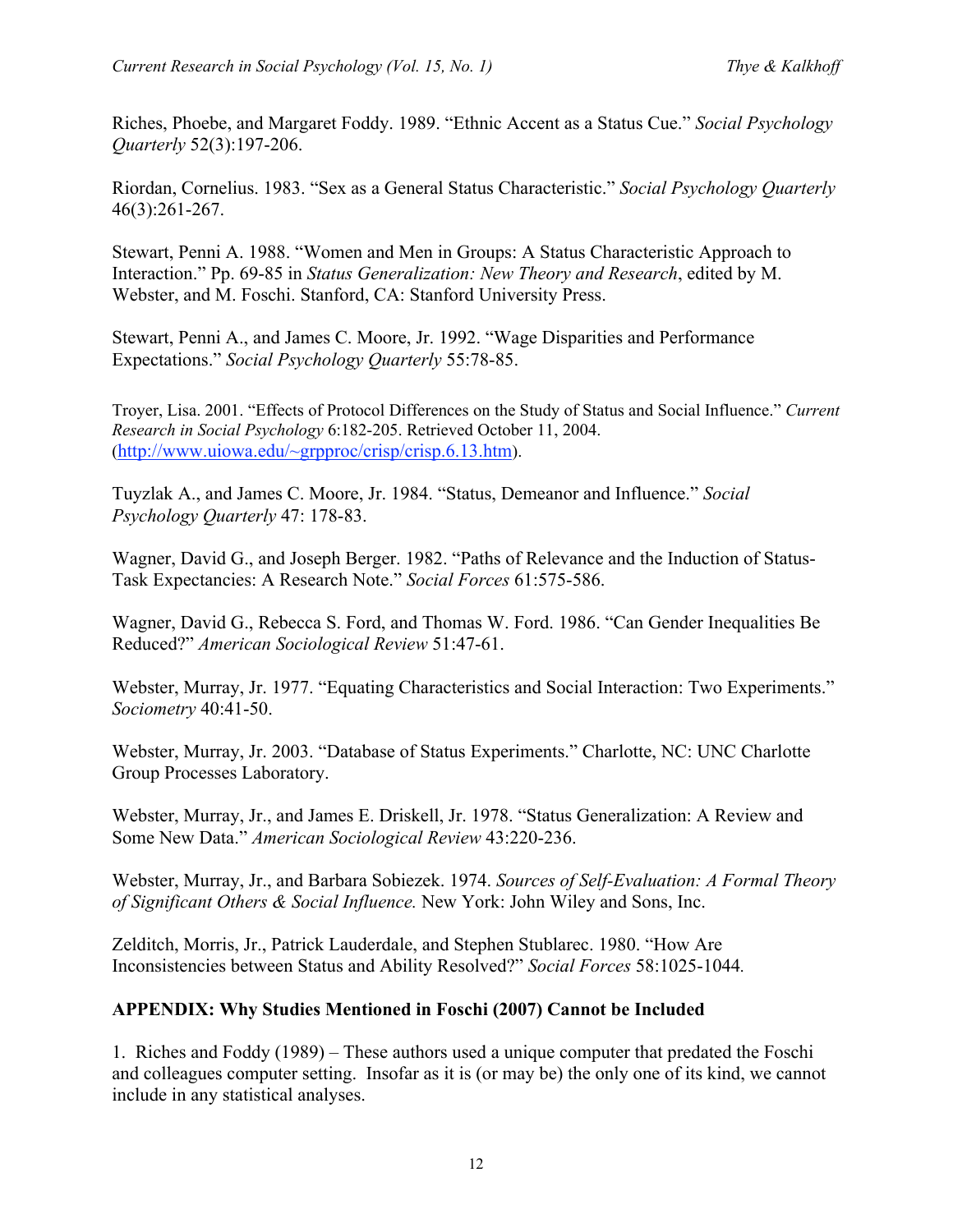2. Foschi, Warriner, and Hart (1985) – The standards for ability and for lack of ability were manipulated and not held constant in 4 out of 5 experimental conditions. In the control condition (Condition 3), no information on standards is given; however, status is not manipulated either. In short, FWH (1985) introduce a second independent variable (standards) that may alter the way in which expectations translate into P(S). Needed are at least two conditions where performance expectations are manipulated and ability standards (or any other factor not amenable to graph modeling and expectation state computation) are not.

3. Lovaglia (1995) – Power was the independent variable in this study; status was not. Currently there is no means by which to graph-theoretically derive expectation states values based on power. This study violates our third criterion for inclusion.

4. Foschi and Freeman (1991) – Standards for ability and for lack of ability were manipulated and not held constant in all experimental conditions. This study was excluded for the same reason as FWH (1985).

5. Tuzlak and Moore (1984) – Levels of demeanor are manipulated across all study conditions. Needed are at least two conditions where performance expectations are randomly manipulated and levels of demeanor are not.

6. Foschi (1996; study 2) – Accountability is manipulated in this study. Further, we note that low accountability produces q values in the neighborhood of .30, which suggests that low accountability strongly alters the effect of expectations on P(S). We cannot model accountability in graph theoretic terms, so this study was excluded.

7. Foschi and Buchan (1990) – Given the conditions presented in Table 1, conditions 1 and 3 involve peer interaction, and participants in conditions 2 and 4 are always higher status relative to partner. One needs variability on status within a given study in order for it to be included in a meta-analysis.

8. Troyer (2001) - Could not be included because it uses a hybrid setting that is somewhat unique. It presents text instructions to the participants using the computer terminals instead of video.

9.Foddy and Smithson (1999) – Also use a unique computer program, so it could not be included.